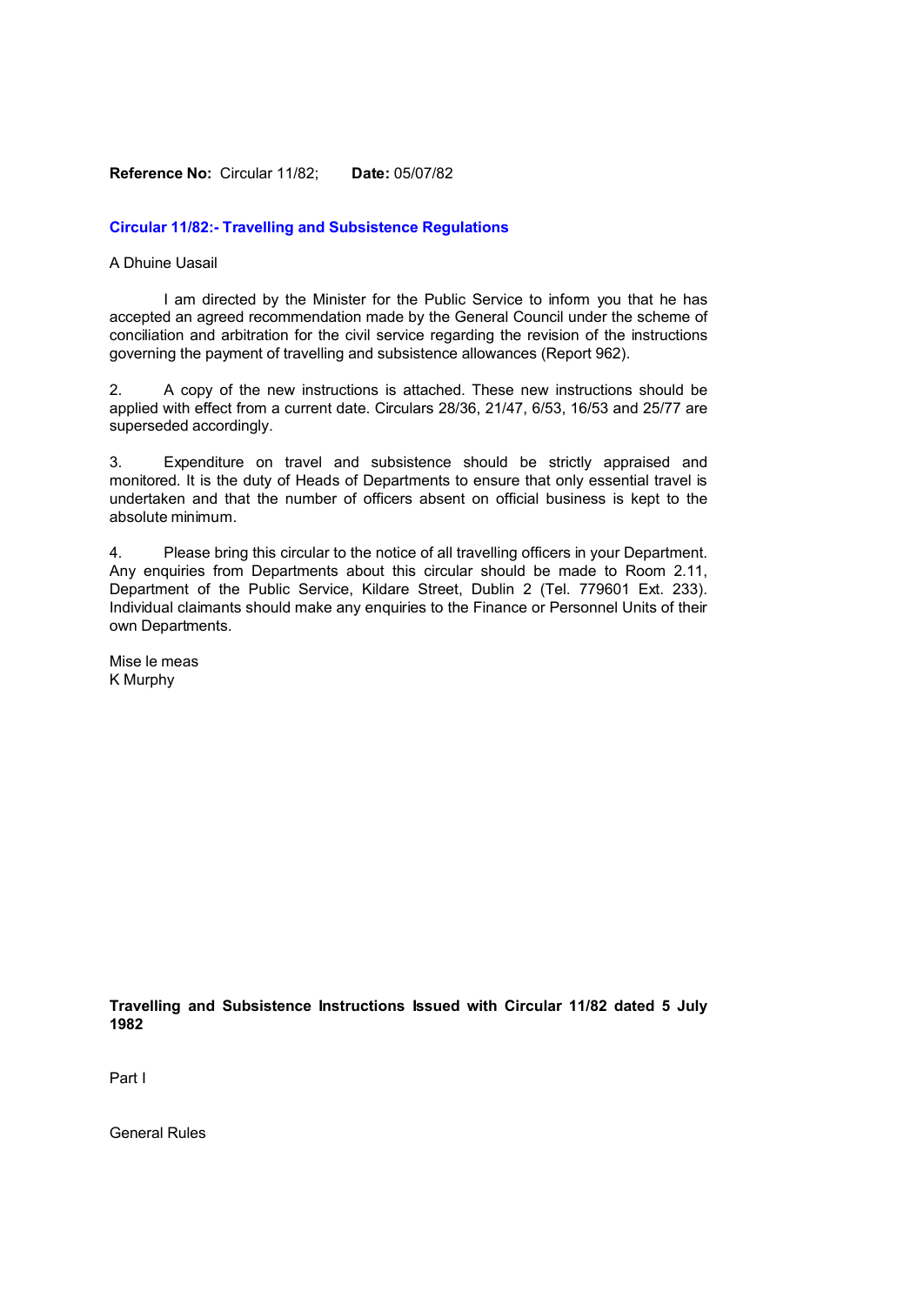1. Officers employed on official business away from their headquarters and officers assigned to field duties will be paid travelling and subsistence expenses within the rates authorised from time to time by the Minister for the Public Service.

2. Travelling and subsistence allowances are payable only in respect of necessary absence from headquarters. All travelling duties should be planned so as to reduce the total amount of travel to the minimum consistent with efficiency. All official travel should be by the shortest practicable routes and by the cheapest practicable mode of conveyance. Return tickets, contract, season or other cheap tickets should be used wherever a saving in travelling expenses is secured thereby.

3. The subsistence allowance payable is not intended to meet the whole cost of subsistence when absent from home and headquarters and is not intended to be a source of emolument or profit.

4. Expenses under this circular will not be paid to officers travelling to take up duty on first appointment to the public service or to officers travelling after first appointment to take up a new post as a result of an open competition.

Part II - Travelling Expenses

Use of Own Transport

5 (1) An officer assigned to field duties who is required to use his car will be authorised to do so.

(2) Apart from officers referred to at 5(1) an officer will be authorised to use his own car or motorcycle on official business only in the following circumstances:

(a) where no suitable public transport (i.e., train or bus) is available.

expense

official time

(b) where public transport is available only at equal or greater

(c) where the use of public transport would result in the loss of

which it is necessary to avoid.

6. Where more than one officer is travelling to the same area, arrangements should where feasible, be made to avoid the unnecessary duplication of the use of officers' own cars.

7. An officer who is authorised to use his own transport while travelling on official business will be paid within the appropriate motor mileage rates approved by the Minister for the Public Service. These rates will be fixed by reference to the horse-power as reckoned for registration purposes.

8. If it is necessary for an officer to use his own transport constantly in the performance of his official business, he will be paid a fixed allowance (weekly, monthly or yearly, as appropriate).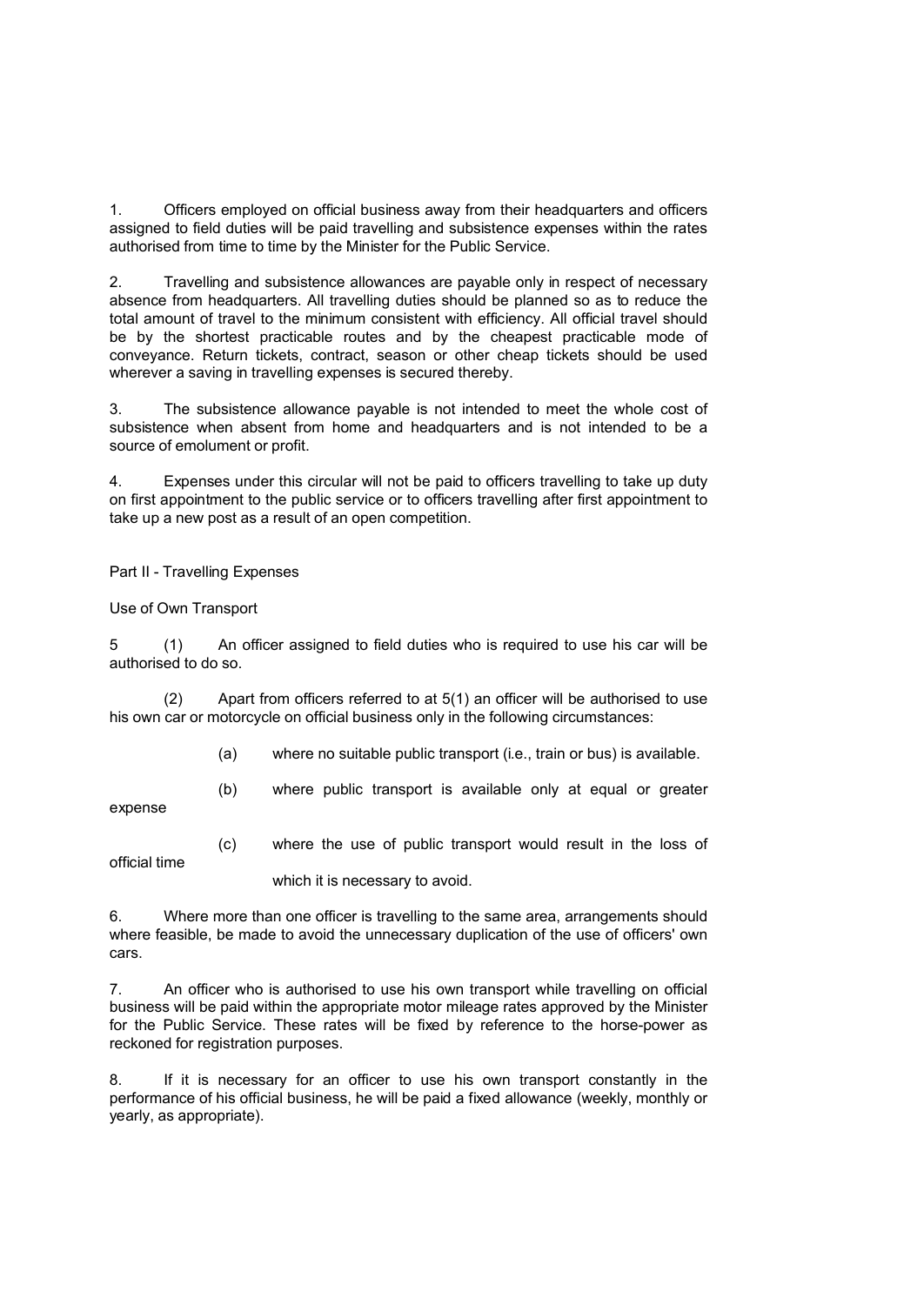9. (1) The following undertaking must be signed by each officer who is authorised to use his own transport on official business:-

"I acknowledge that the authority given to me to use my own motor vehicle on official business is subject to any relevant regulations or conditions in force from time to time and, in particular, to the condition that it is insured, and will continue to be insured, by me for the purpose of the Road Traffic Act 1961. It is at present

insured with the and I undertake to notify my Department of any change.

I am aware that the State will accept no liability for any loss or damage resulting from the use of my motor vehicle on official business."

Signed:  $Date:$ 

(2) Officers who are required to pay higher premiums to effect insurance cover for their own cars because they necessarily carry goods or equipment while travelling on official business may be recouped, on the production of the necessary receipts, the extra expenditure involved.

10. The mileage year for purposes of payment of motor mileage rates will reckon from the date on which each officer first uses his private motor car on official business.

Use of Public Transport

11 Taxis or cars should be hired only when no suitable public transport is available. Vouchers should be supplied with all such claims.

12. In the case of an officer who uses his own car where public transport could have been used, without detriment to the public interest, the amount to be allowed for the officer's own car in respect of mileage allowance must not exceed the cost of public transport (including that of passengers whose travelling expenses would be payable from public funds).

Journey from Home and Headquarters

13. Travelling expenses will not be paid in respect of any portion of a journey which covers all or part of an officer's usual route between home and headquarters.

14. Where an officer proceeds on an official journey direct from home or returns home direct, the travelling allowance payable will be calculated by reference to the distance from home or headquarters, whichever is the lesser.

Part III - Subsistence Allowances

Night Allowance

15. A night allowance is not payable for an absence at any place within 15 miles of an officer's home or headquarters.

16. The night allowance covers a period up to 24 hours from the time of departure as well as any further period not exceeding 5 hours. Subject to paragraph 15, it will be paid for each night necessarily spent away from home or headquarters.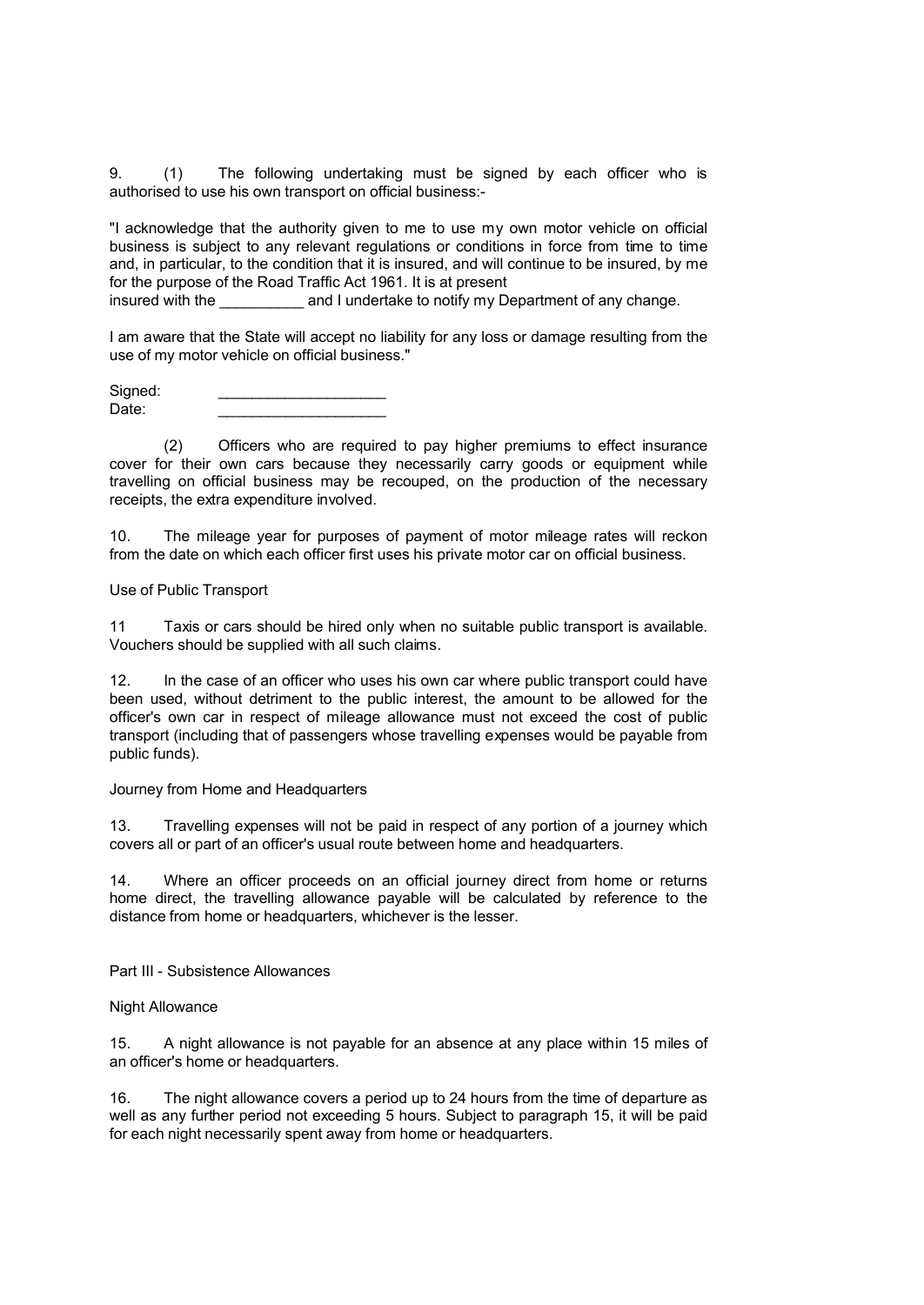## Day Allowance

17. A day allowance is not payable for an absence at any place within 5 miles of an officer's home or headquarters.

18. Subject to paragraph 17, a day allowance will be paid in respect of absence from home or headquarters of 5 hours or more. Time spent at headquarters or on journeys from home to headquarters or vice versa will not reckon towards the qualifying period of 5 hours.

19. A night and day allowance will not both be paid in respect of the same period, except in the circumstances described in paragraph 26(b). Where an absence includes one or more nights, a day allowance will be paid only if the last period of 24 hours is exceeded by 5 or more hours.

#### Payment of Allowances

20. Allowances will be paid for continuous absence on detached duty in any one place on the following basis:

- (1) For visits of inspection or inquiry
	- (a) normal rate for first fourteen nights
	- (b) reduced rate for next twenty-one nights
	- (c) detention rate for next twenty-eight nights
	- (d) thereafter the provisions set out in paragraph 21 will apply.
- (2) For temporary transfers
	- (a) normal rate for first fourteen nights
	- (b) reduced rate for next fourteen nights
	- (c) detention rate for next twenty-eight nights
	- (d) thereafter the provisions set out in paragraph 21 will apply.

Payment when Detention Rate Ceases

21. When detention rate ceases to be paid under paragraph 20(1) or 20(2) the following allowance may be paid, subject to the provision of paragraph 34.

(1) An officer obliged to maintain his household while absent may be paid vouched extra expenses necessarily incurred within a limit of three nights' subsistence a week at the appropriate normal rate.

(2) An officer who is not obliged to maintain a household but who is obliged to retain his former accommodation may be paid vouched extra expenses necessarily incurred within a limit of one night's subsistence a week at the appropriate normal rate.

## Daily Travel Between Normal Headquarters and Temporary Centre

22. The ordinary rate of day allowance is not applicable to temporarily transferred officers who are able to travel daily between their homes and the office to which they are temporarily attached, or in other cases of repeated daily visits to the same place. In such cases, the payment of a day subsistence allowance will depend upon whether the officer is in fact put to substantial extra expense for meals in consequence of his absence from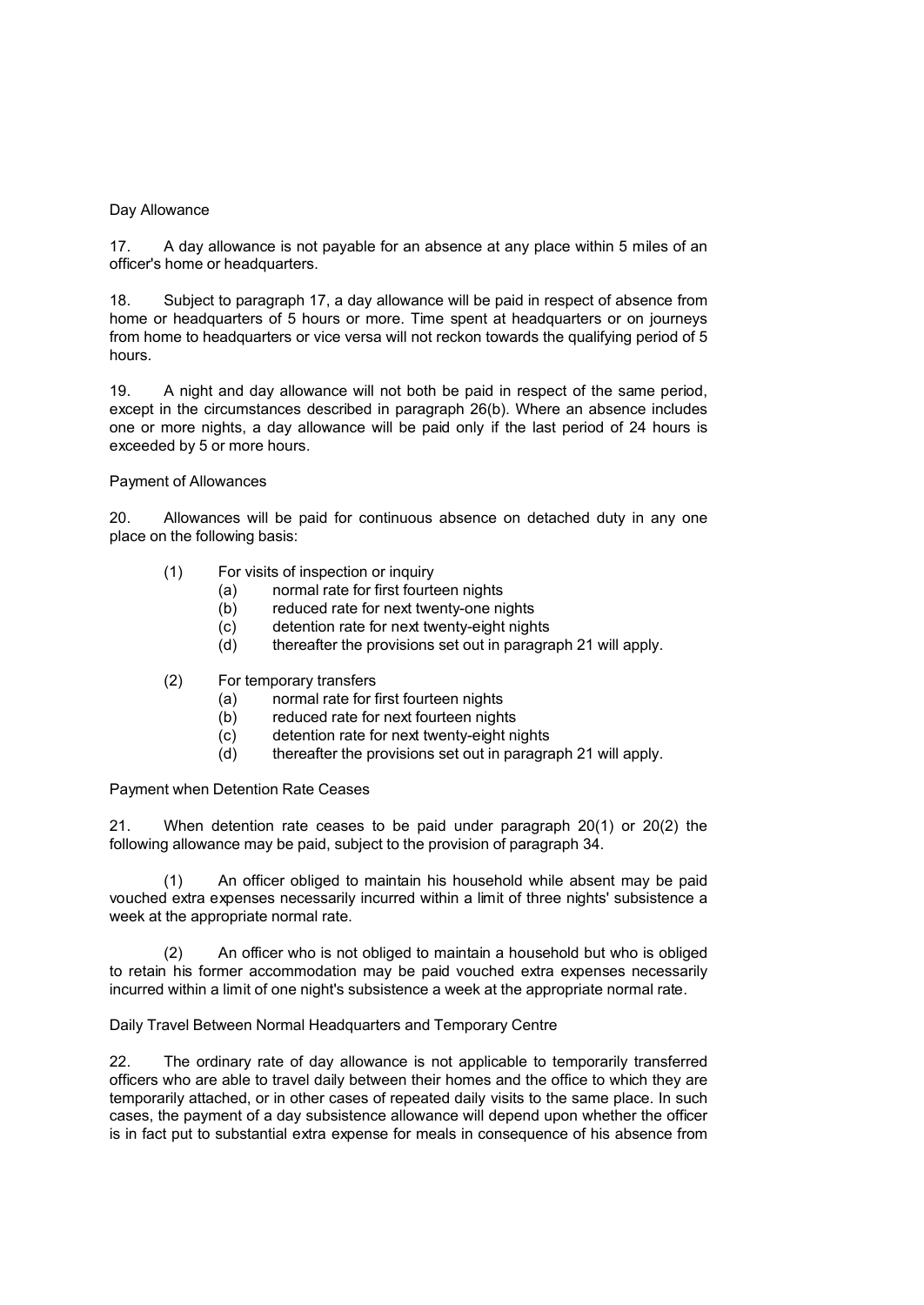his normal headquarters. In each case where an allowance is justified, a special rate will be fixed.

Return to Headquarters at Weekends or for Public Holidays

23. Provided that there would be no serious loss of official time in travelling, an officer may return to headquarters at weekends or for public holidays.

24. Travelling expenses necessarily incurred will be paid within the limits set out hereunder. If, however, the officer remains at his place of detached duty he will be paid subsistence in accordance with the appropriate regulations.

- (1) Where public transport is available
	- (a) the cost by public transport or
	- (b) if an officer uses his own car,

The cost at the appropriate reduced motor mileage rate, whichever is the

lesser.

(2) Where public transport is not available

The cost at the appropriate reduced motor mileage rate

(3) Where an officer returns by means other than public transport or in his own car

The travelling expenses necessarily incurred, limited to an amount not exceeding (i) or (ii) below, whichever is the lesser

- 
- (i) the subsistence allowance which he would have been paid had he remained at the place of detached duty

(ii) the travelling expenses to which he would have been entitled under (a) or (b) above, as appropriate.

25. Return to headquarters at weekends (unless it is certified that the officer is required to attend for official purposes), or return on the occasion of a public holiday, will count towards the period of stay at one place for purposes of reduction of subsistence allowance. The nights of the weekends will be reckoned towards the periods after which reduced or lower rates of subsistence under paragraph 20 will apply.

## Absence on Duty from place of Detached Duty

26 (a) An absence on official duty from a temporary centre for not more than 2 nights plus any nights of the weekend or public holiday will not be regarded as breaking the continuity of stay at that centre for the purpose of reduction of subsistence allowance.

(b) An officer in receipt of detention rate, if absent overnight on official duty from his temporary accommodation and centre, may receive ordinary rates of subsistence allowance for such absence, in lieu of detention rate. If he is absent by day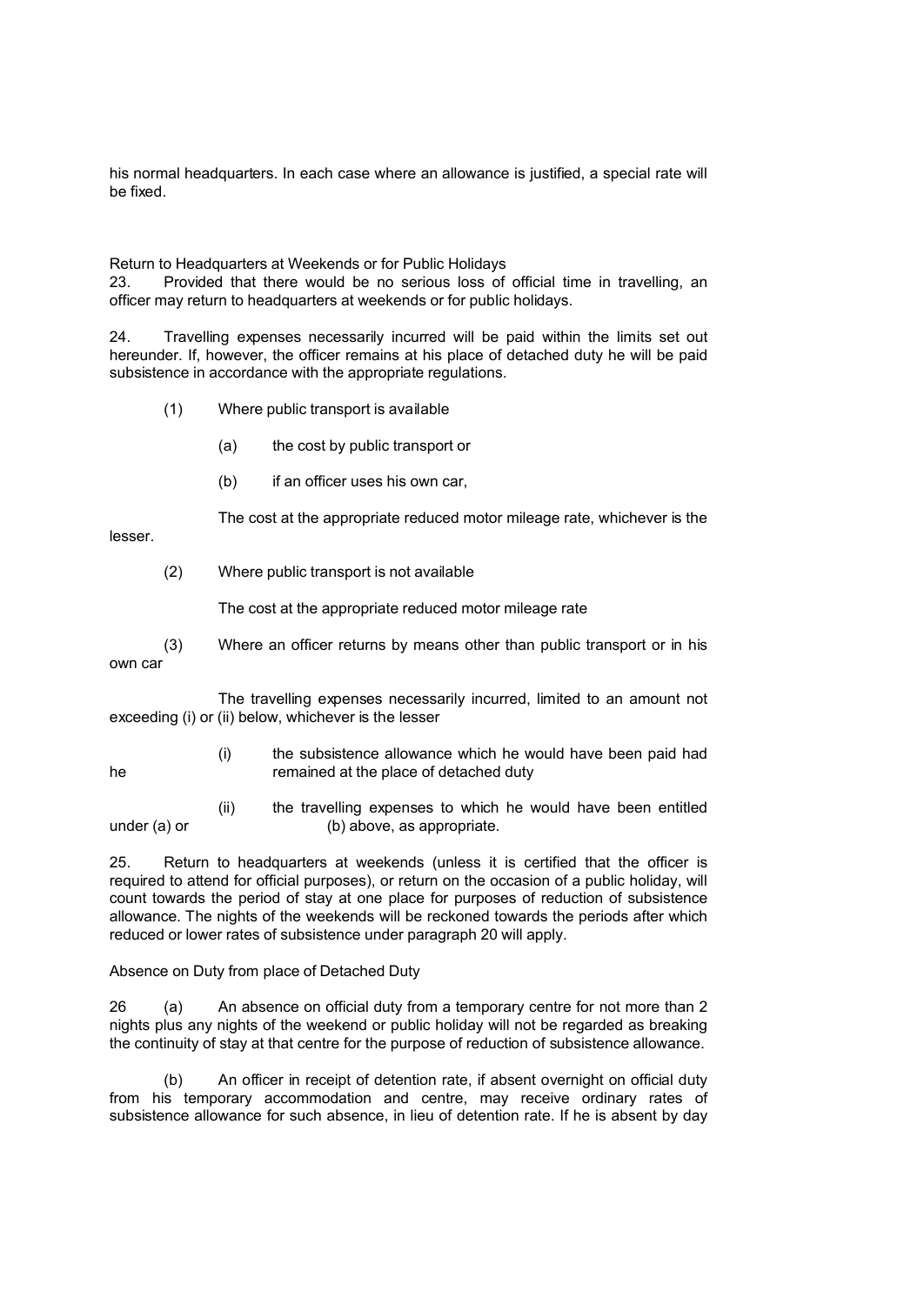for not less than 5 hours from his temporary accommodation and centre, day allowance may be paid in addition to detention rate.

(c) Payment of the overnight allowance at (b) will be subject to the officer being at least 15 miles from his temporary accommodation and centre. Payment of the day allowance will be subject to the officer being at least 5 miles from his temporary accommodation and centre.

Travelling and Subsistence During Leave

27. When leave is taken during a period of detached duty, travelling expenses will be paid in accordance with the provisions of paragraph 24. Subsistence allowance will cease from the date of cessation of duty to the date of resumption of duty.

28. Leave so taken will not be regarded as breaking the continuity of a stay at the temporary centre for purposes of reduction of subsistence allowance. Where, however, the leave exceeds two days it will not be reckoned towards the periods' after which reduced or lower rates of subsistence will be paid under paragraph 20.

29. Where an officer on detached duty goes on leave and a weekend and/or public holiday immediately precedes such period of leave, subsistence allowance will not normally be payable for these nights. Instead, subsistence allowance will be measured by reference to the actual dates of cessation and resumption of duty, and the officer will be regarded as on leave from the actual date of cessation of duty.

Travelling Expenses in respect of Recall From Leave

30. Travelling expenses in respect of recall from leave will be paid only on the condition that the officer was not informed of the probability of recall or that the recall could not have been foreseen when he went on leave.

31. Subsistence allowance will not be paid in respect of recall from leave unless the officer's usual place of residence at headquarters is not available.

Subsistence Allowance During Illness

32. In case of illness during absence at a temporary centre where the officer remains in occupation of his accommodation, the appropriate rate of allowance will be paid provided

(1) that the officer is certified unfit to travel home or

(2) if he is able to travel, that the period of illness seems likely to be of short duration.

33. If the officer is removed to hospital or other institution a special allowance may be paid, within the rates ordinarily appropriate, sufficient to cover not more than any extra subsistence expense involved due to absence from home or headquarters.

Subsistence Allowance After 6 Months